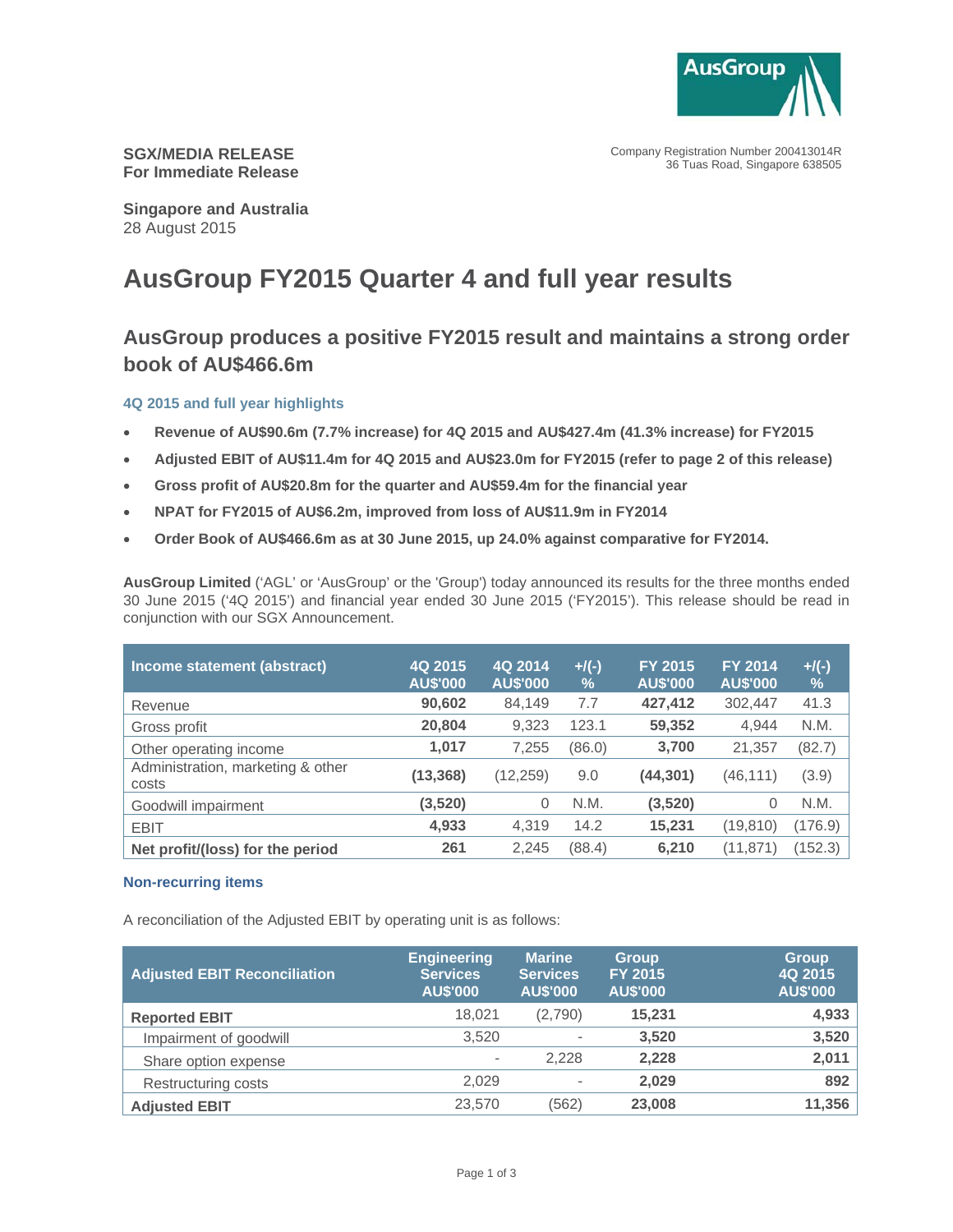

Company Registration Number 200413014R 36 Tuas Road, Singapore 638505

# **SGX/MEDIA RELEASE For Immediate Release**

#### **Operational Performance**

**Revenue** for the quarter of AU\$90.6m was up 7.7% against the corresponding period in FY2014. Revenue has continued a positive trend year on year with revenues for FY2015 being AU\$427.4m, 41.3% higher than the corresponding period in FY2014.

The Project segment including Scaffolding (provided by MAS) and Maintenance Services continued with strong contributions to FY2015 revenues for the Engineering Services business units, being AU\$142.3m and AU\$144.3m respectively. Activities under the Painting, Insulation & Fireproofing (PIF) and Scaffolding packages for Inpex continue to increase following a slow start to the release of work fronts. The Port & Marine Services business unit has provided a solid start to the commercialisation of its activities mainly from marine chartering ahead of the commencement of port services.

**Gross profit** for the quarter of AU\$20.8m was up 123.1% from the previous corresponding period in FY2014, lifting the gross margin to AU\$59.4m for FY2015. The improvement in margin performance was despite a review and adjustment of historical claims to de-risk the carrying values going forward by the recognition of additional Research & Development tax credits that have now been assessed and recognised due to increased certainty surrounding the Group's ability to offset these against future taxable profits.

**Other operating income** for the quarter of AU\$1.0m includes the profit on sale of property, plant and equipment of AU\$0.5m in relation to the sale of scaffolding equipment during the period. For FY2015 other operating income of AU\$3.7m was generated including AU\$1.1m profit from the sale of scaffolding, interest income of AU\$0.9m and foreign exchange gains of AU\$0.5m.

**Administration, marketing & other costs** in 4Q 2015 was 9.0% higher than the corresponding period in FY2014, primarily due to one-off costs associated with restructuring and share option expenses in relation to the options granted on 27 June 2014. However, we have delivered a 3.9% reduction for FY2015 against FY2014 unadjusted or 8.8% on an adjusted basis.

**Net profit attributable to equity holders (NPAT)** in 4Q 2015 was AU\$0.3m. Whilst underlying performance was materially in line with the previous quarter, the reported NPAT was negatively impacted during the last quarter by a one-off non-cash goodwill impairment of AU\$3.5m as a result of decreased certainty in capital expenditure spend across the energy sector. The impairment related to AusGroup's fabrication facilities in Singapore (AU\$2.9m) and Kwinana (AU\$0.6m).

### **Financial position**

|                         | 30 June 2015<br><b>AU\$'000</b> | 30 June 2014<br><b>AU\$'000</b><br>(restated) | $+/(-)$<br>$\%$ |
|-------------------------|---------------------------------|-----------------------------------------------|-----------------|
| Cash & cash equivalents | 38.647                          | 40.845                                        | (5.4)           |
| Total borrowings        | 167.058                         | 19.629                                        | 751.1           |
| Equity                  | 243,431                         | 194.497                                       | 25.2            |

**Cash and cash equivalents** for the Group as at 30 June 2015 have remained materially in line with the prior year at AU\$38.6m (30 June 2014: AU\$40.8m).

**Borrowings** have increased during the year to AU\$167.1m from AU\$19.6m in FY2014. The increase was due to the MTN notes (SGD110m) that were raised in 2014 and the debt (AU\$34.9m) assumed as part of the acquisition of Ezion Offshore Logistics Hub Pte Ltd and Teras Australia Pty Ltd in November 2014 that formed our new Port & Marine Services business unit.